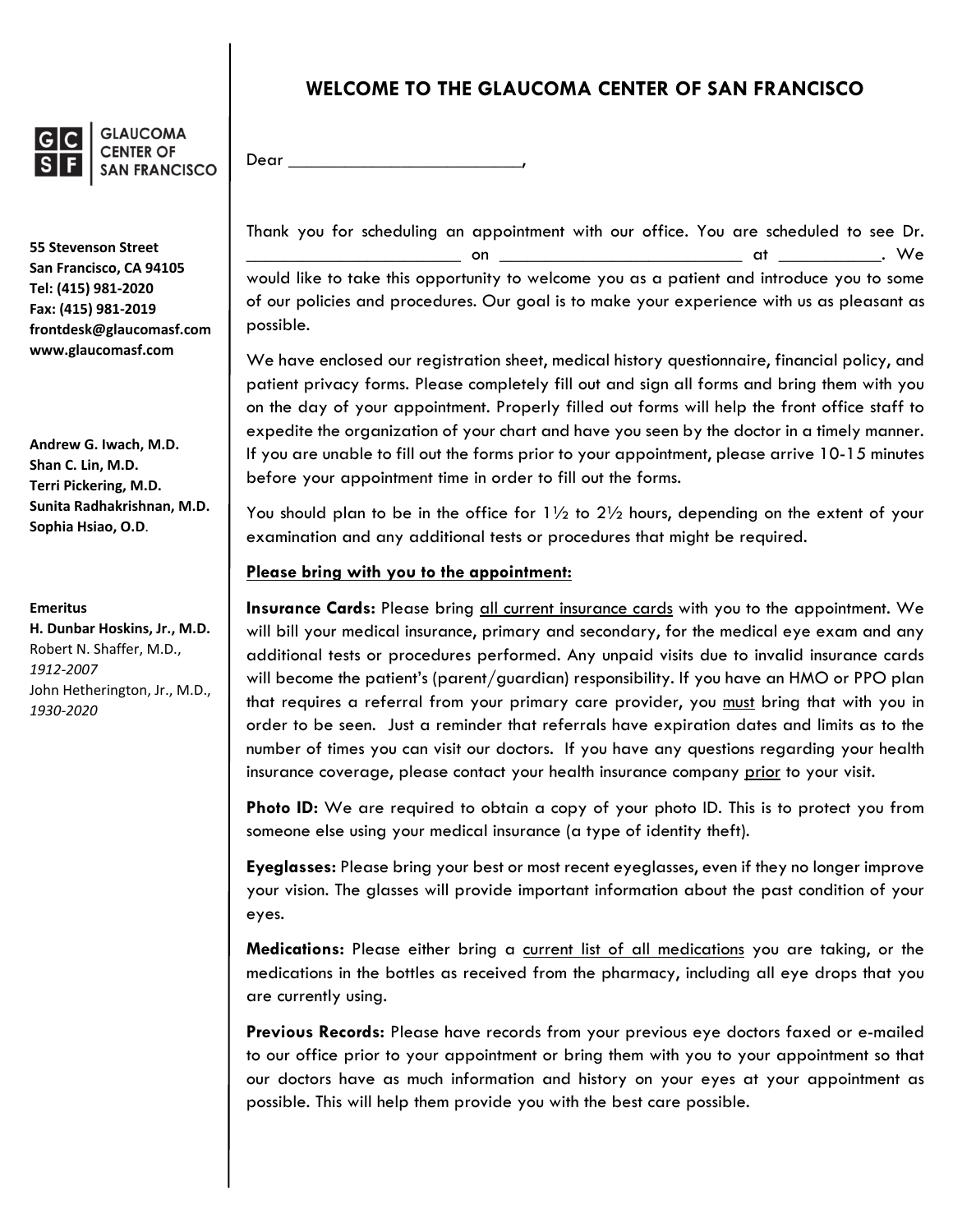#### **Insurance and Payment:**

**Self Pay:** If you are not covered by medical insurance, you will be expected to pay-in-full at the time of service.

**Medicare:** We accept assignment on Medicare Part B. If you are a Medicare beneficiary and do not have secondary coverage, you will be responsible for payment of 20% of the Medicare allowed amount.

**Deductible:** If you have not met your medical insurance deductible for the year, you will be billed.

**Copays:** You are required to pay your insurance copay at the time of service. The copay amount is usually noted on your insurance card or can be found in your insurance handbook.

**HMO:** If you are insured through an HMO, you will need a referral or authorization from your Primary Care physician before your appointment. Any unpaid visits due to invalid or non-referral will become the patient's (parent/guardian) responsibility.

**Non-Covered Services:** Some services might not be covered by your insurance. Most medical insurance plans, including Medicare, do not pay for "routine eye exams." Routine Eye Exams are exams which **do not** result in a medical diagnosis. For example, diagnoses such as myopia (near-sightedness), hyperopia (far-sightedness), astigmatism, presbyopia (aging eyes) would not be considered medical. Routine eye exams also include "screening for eye disease," which does not result in a medical diagnosis. In the event of service not covered by your medical insurance, you will be responsible for the charges.

**Payment Options:** We accept Cash, Check, Debit, Visa, or MasterCard.

### **Dilation:**

Your pupils will probably be dilated during the initial visit. Dilation lasts several hours and may blur your vision and cause you to be sensitive to lights. Please bring sunglasses with you to the appointment. It is not possible for your ophthalmologist to predict how much your vision will be affected. Because driving may be difficult immediately after an examination, it's best if you make arrangements not to drive yourself. Please see attached Informed Consent for Dilating Eye Drops form.

## **Refractions or Contact Lens Evaluations:**

A refraction is a measurement of near-sightedness, far-sightedness, and astigmatism for glasses prescriptions. Refractions and contact lens evaluations are not a part of the medical eye examination and will not be provided unless specifically asked for. Medicare and most medical insurances do not cover these services. The refraction fee is \$75.00 and the contact lens evaluation fee starts at \$115.00. These fees are due at the time of service, whether or not it results in a prescription. If you have vision insurance, you will either need to see an optometrist that accepts your vision insurance or submit paperwork for reimbursement from your vision insurance yourself after your visit with us. If you require a refraction or contact lens evaluation, please contact our office prior to your appointment so that we can be sure the services can be performed on the day of your appointment.